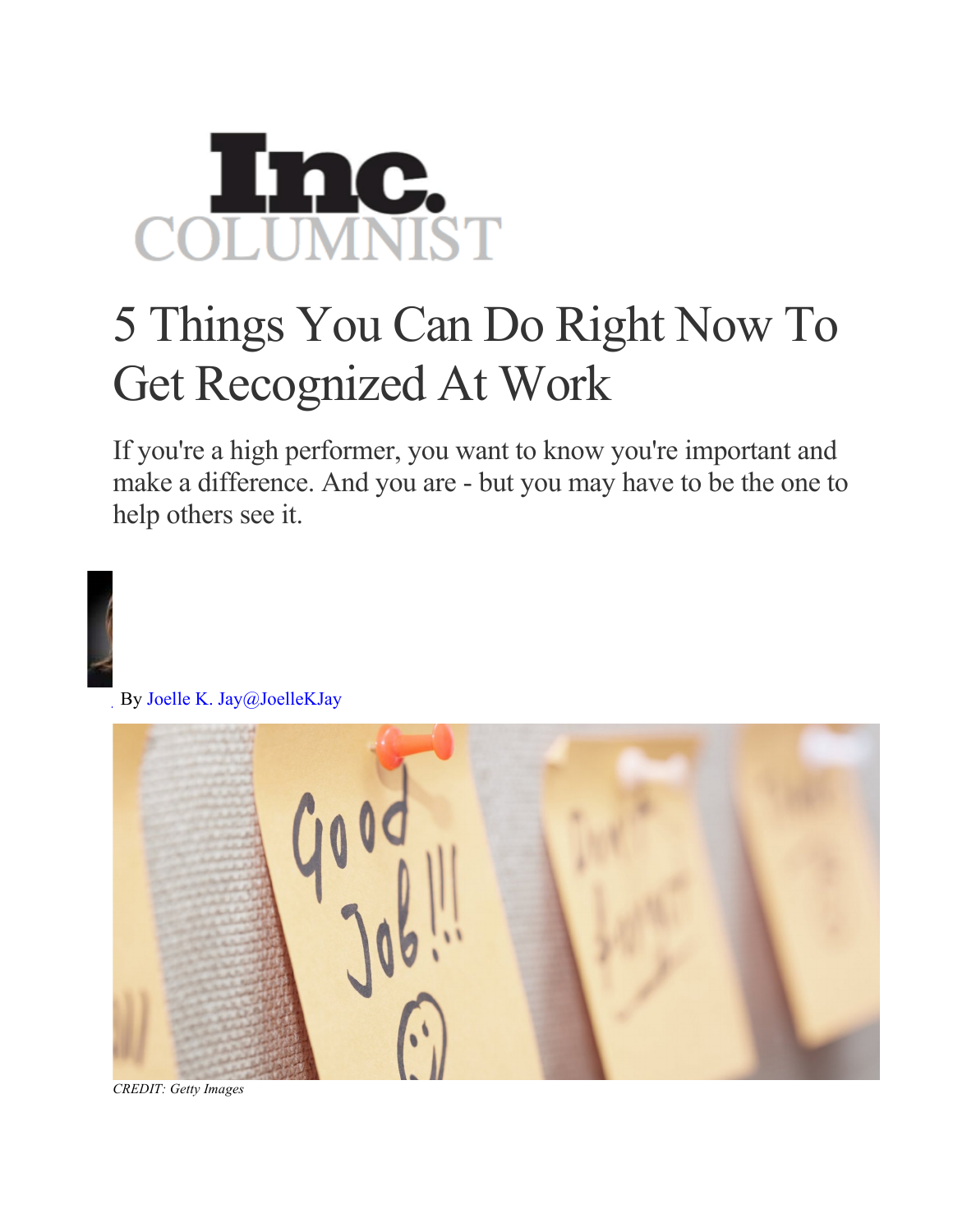Do you feel overlooked? Unappreciated? Undervalued?

Even the most promising leaders may not get the recognition they're hoping for. One 2006 Gallup study revealed that 61% of employees feel unappreciated at work. That can be demotivating and affect your sense of self-confidence, as well as the sense of joy you get for your work.

If you're a high performer, you want to know you're important and make a difference. And you are but you may have to be the one to help others see it.

Here are five things you can do today to make sure you're being recognized.

**1. Raise your hand.** Recognition is about raising your hand, claiming credit for your work, volunteering yourself, and speaking up, so that others value your contributions and you create opportunities for yourself.

**2. Speak up.** Results don't always speak for themselves. Sometimes we have to speak for them. This means getting real about the numbers - pull metrics to show how much capital you've raised for your company, how many hours you've put into projects, or how many team members you've mentored. Quantifying your results will bolster your credibility, and help get you the recognition you deserve.

**3. Advocate for yourself.** You can be yourself and still get yourself noticed. You may feel selfconscious shining a light on your accomplishments, but you don't have to be a braggart to be appropriately self-advocating.

**4. Know your own value.** In order for others to value you, you have to first value yourself. Your ability shine a spotlight on your good work serves your own career, of course, but it also serves your company, your clients and your team.

**5. Celebrate your wins!** Recognition comes when you achieve what's important to the people around you and highlight the wins. Whether this is in a presentation, a paper, or even a company-wide email, highlighting the wins and shouting out about a recent success is one way to earn the high-visibility you've earned.

Your ability to call attention to your achievements and ask for what you need will serve your career. You don't have to overdo it. Just make sure you don't avoid doing it at all.

As you're articulating your accomplishments, ask yourself: